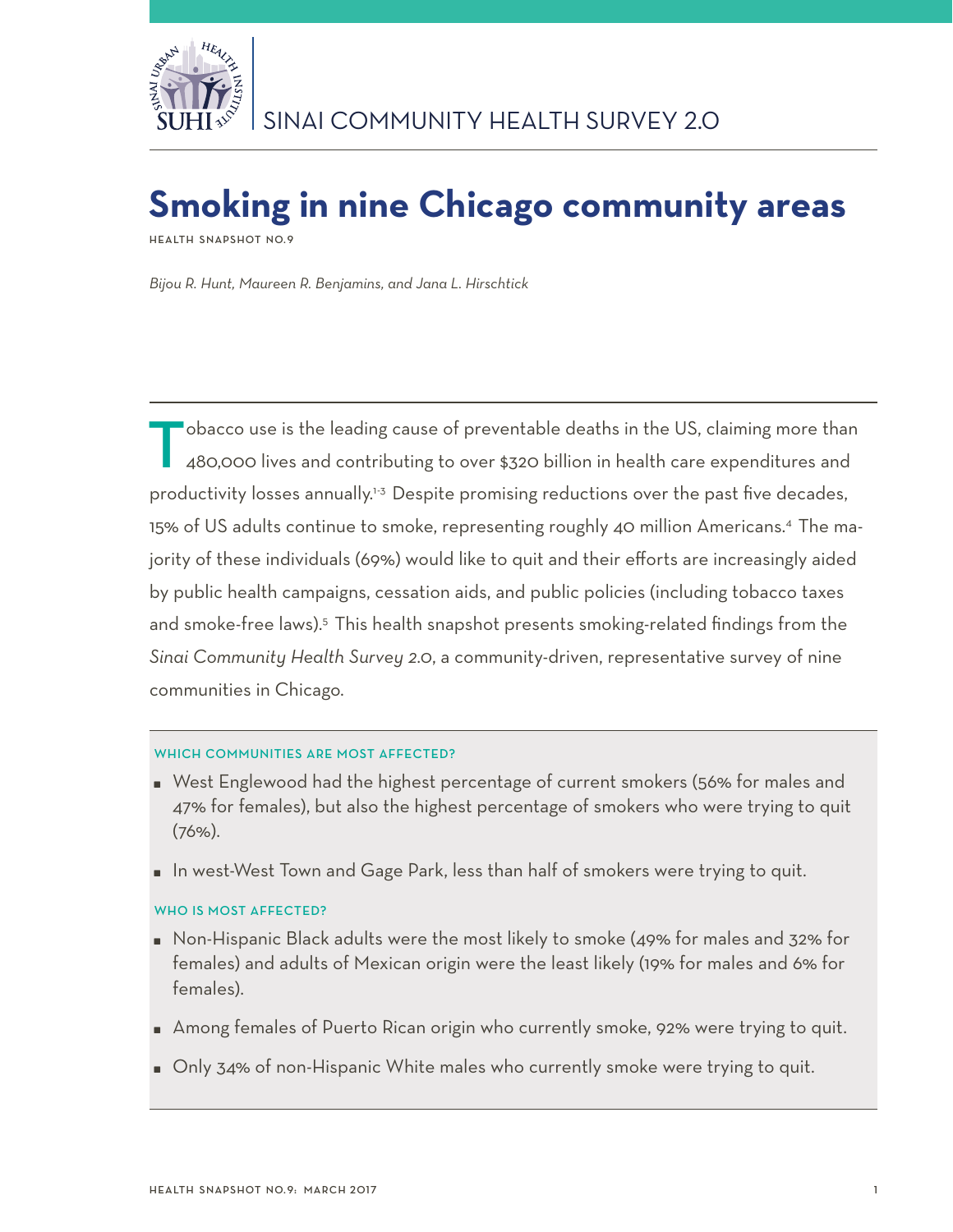

#### Figure 1: **Percent who currently smoke by community area and sex**

*Sampled West Town community area west of Western Avenue only US data source: National Health Interview Survey, 2015* 

prevalence (standard error)

- The percentage of females who currently smoke ranged from a high of 47% for females in West Englewood to a low of 6% for females in Norwood Park.
- The percentage of males who currently smoke ranged from a high of 56% for males in West Englewood to a low of 18% for males in South Lawndale.

## Figure 2: **Percent who currently smoke by race/ethnicity and sex**



*US data source: National Health Interview Survey, 2015* 

*Rao-Scott Chi-Square p-value < 0.0001 (males); p < 0.0001 (females)*

- There was a statistically significant difference in the percentage of females who currently smoke by race/ethnic group, which was highest for non-Hispanic Black females (32%) and lowest for females of Mexican origin (6%).
- There was also a statistically significant difference in the percentage of males who currently smoke by race/ethnic group, which was highest for non-Hispanic Black males (49%) and lowest for males of Mexican origin (19%).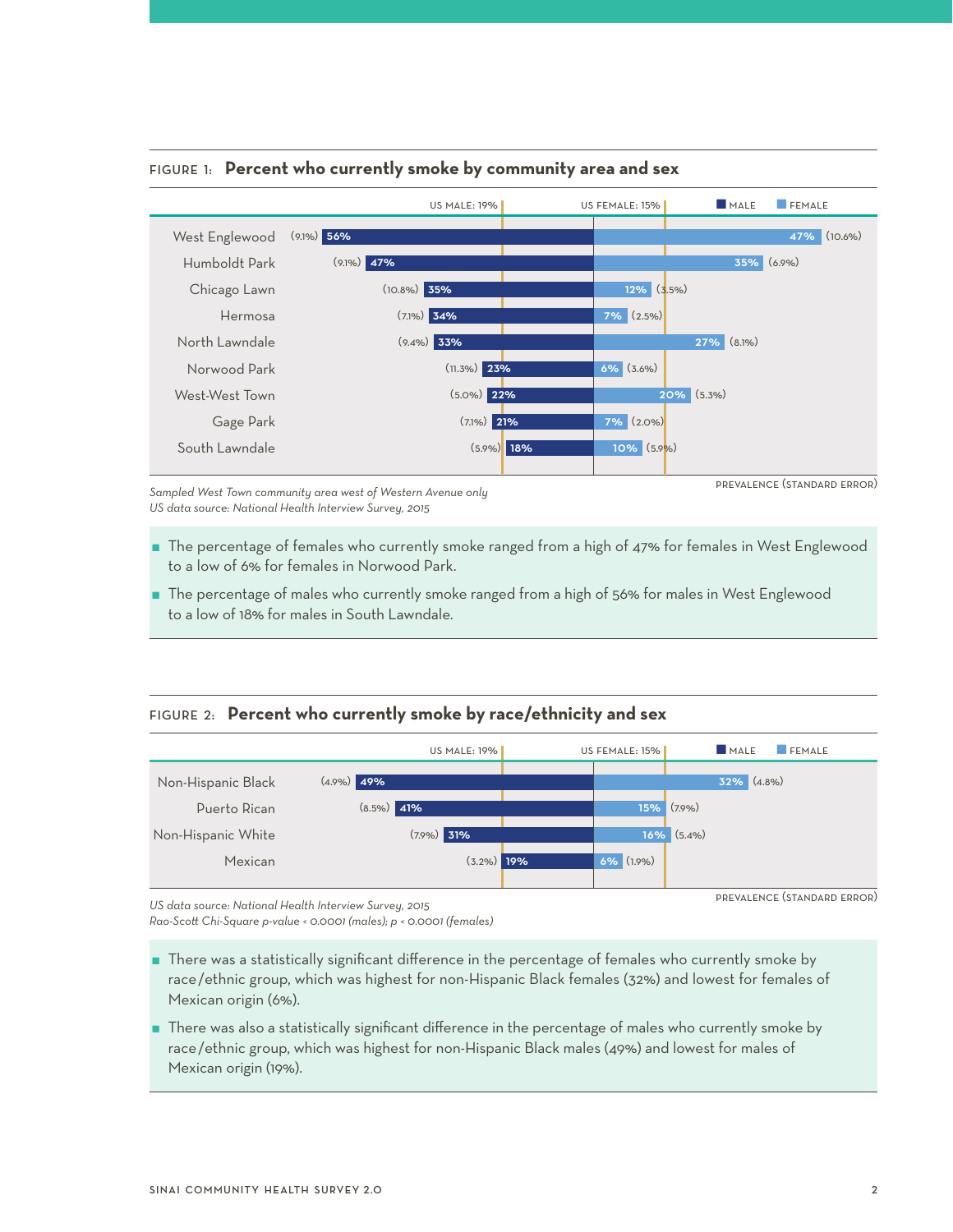

### Figure 3: **Percent of smokers who were trying to quit by community area**

*Sampled West Town community area west of Western Avenue only No national comparison data available*

- The percentage of smokers who were trying to quit ranged from a high of 76% in West Englewood to a low of 31% in Gage Park.
- $\blacksquare$  In west-West Town and Gage Park, less than half of smokers were trying to quit.

## Figure 4: **Percent of smokers who were trying to quit by race/ethnicity and sex**



*No national comparison data available*

*Rao-Scott Chi-Square p-value = 0.0848 (males); p = 0.0455 (females)*

- There was a statistically significant difference in the percentage of female smokers who were trying to quit by race/ethnic group, which was highest for females of Puerto Rican origin (92%) and lowest for non-Hispanic White females (44%).
- The percentage of male smokers who were trying to quit was highest for non-Hispanic Black males (69%) and lowest for non-Hispanic White males (34%). These differences were not statistically significant.